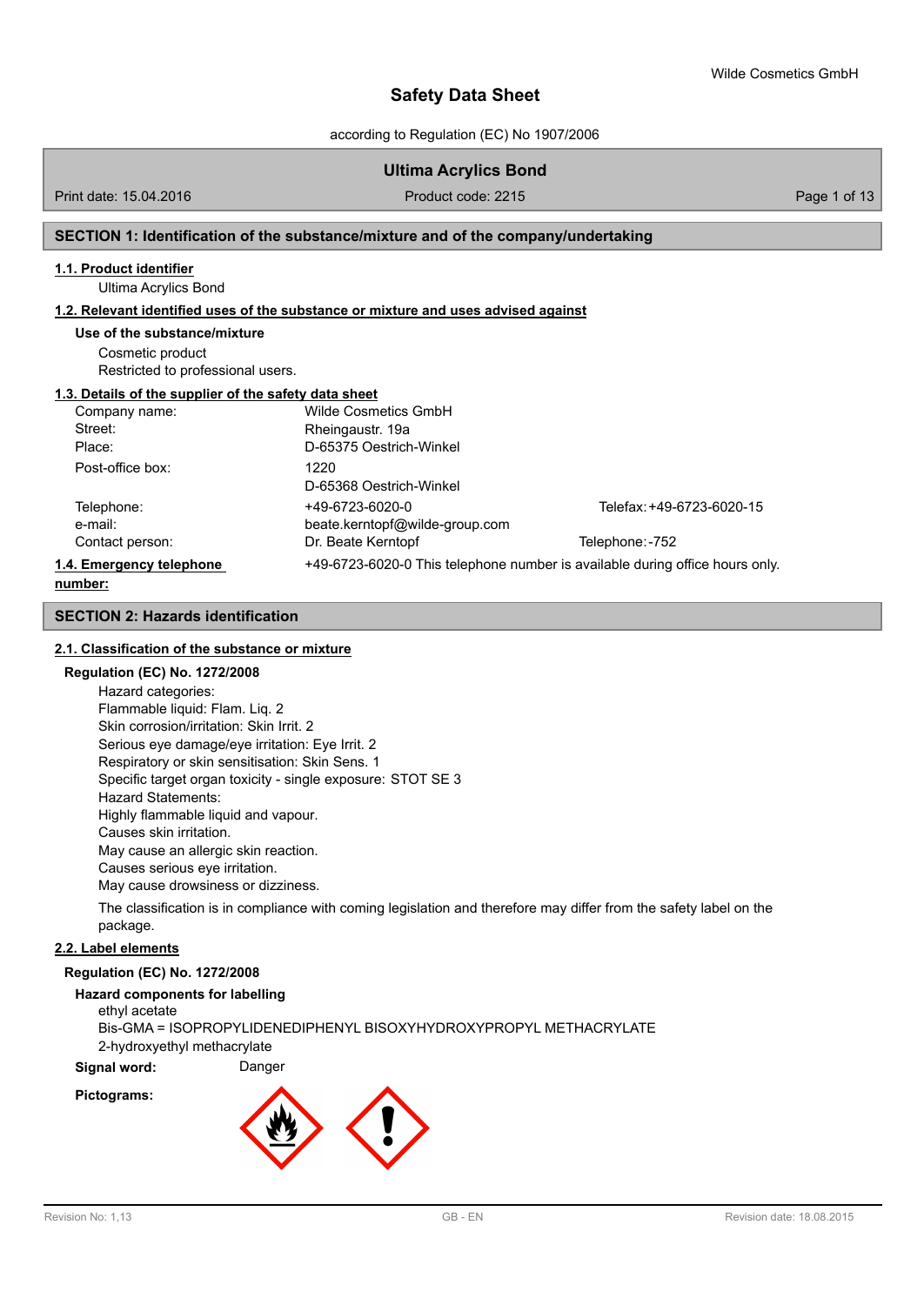according to Regulation (EC) No 1907/2006

### **Ultima Acrylics Bond** Print date: 15.04.2016 **Product code: 2215** Product code: 2215 **Product code: 2215** Page 2 of 13 H225 Highly flammable liquid and vapour. H315 Causes skin irritation. H317 May cause an allergic skin reaction. H319 Causes serious eye irritation. H336 May cause drowsiness or dizziness. **Hazard statements** P101 If medical advice is needed, have product container or label at hand. P102 Keep out of reach of children. P210 Keep away from heat, hot surfaces, sparks, open flames and other ignition sources. No smoking. P233 Keep container tightly closed. P235 Keep cool. P240 Ground/bond container and receiving equipment. P241 Use explosion-proof electrical/ventilating/lighting equipment. P242 Use only non-sparking tools. P243 Take precautionary measures against static discharge. P261 Avoid breathing dust/fume/gas/mist/vapours/spray. P264 Wash Wash hands after handling. thoroughly after handling. P271 Use only outdoors or in a well-ventilated area. P272 Contaminated work clothing should not be allowed out of the workplace. P280 Wear protective gloves/protective clothing/eye protection/face protection. P303+P361+P353 IF ON SKIN (or hair): Take off immediately all contaminated clothing. Rinse skin with water/shower. P304+P340 IF INHALED: Remove person to fresh air and keep comfortable for breathing. P305+P351+P338 IF IN EYES: Rinse cautiously with water for several minutes. Remove contact lenses, if present and easy to do. Continue rinsing. P312 Call a POISON CENTER/doctor if you feel unwell. P333+P313 If skin irritation or rash occurs: Get medical advice/attention. P337+P313 If eye irritation persists: Get medical advice/attention. P352 Wash with plenty of water. P364 And wash it before reuse. P370+P378 In case of fire: Use Use water spray, alcohol-resistant foam, dry chemical or carbon dioxide. to extinguish. P403+P233 Store in a well-ventilated place. Keep container tightly closed. P405 Store locked up. P501 Dispose of contents/container to Offer surplus and non-recyclable solutions to a licensed disposal company.. **Precautionary statements**

### **Special labelling of certain mixtures**

Restricted to professional users.

### **Additional advice on labelling**

Cosmetic product

Reserved for industrial and professional use.

#### **2.3. Other hazards**

Keep out of the reach of children.

Irritating to eyes, respiratory system and skin. May cause sensitization by skin contact. Repeated exposure may cause skin dryness or cracking. Vapours may cause drowsiness and dizziness. When using, do not eat, drink or smoke. Wash hands before breaks and at the end of workday. Repeated absorption may cause disorder of central nervous system, liver, kidneys and blood.

### **SECTION 3: Composition/information on ingredients**

# **3.2. Mixtures**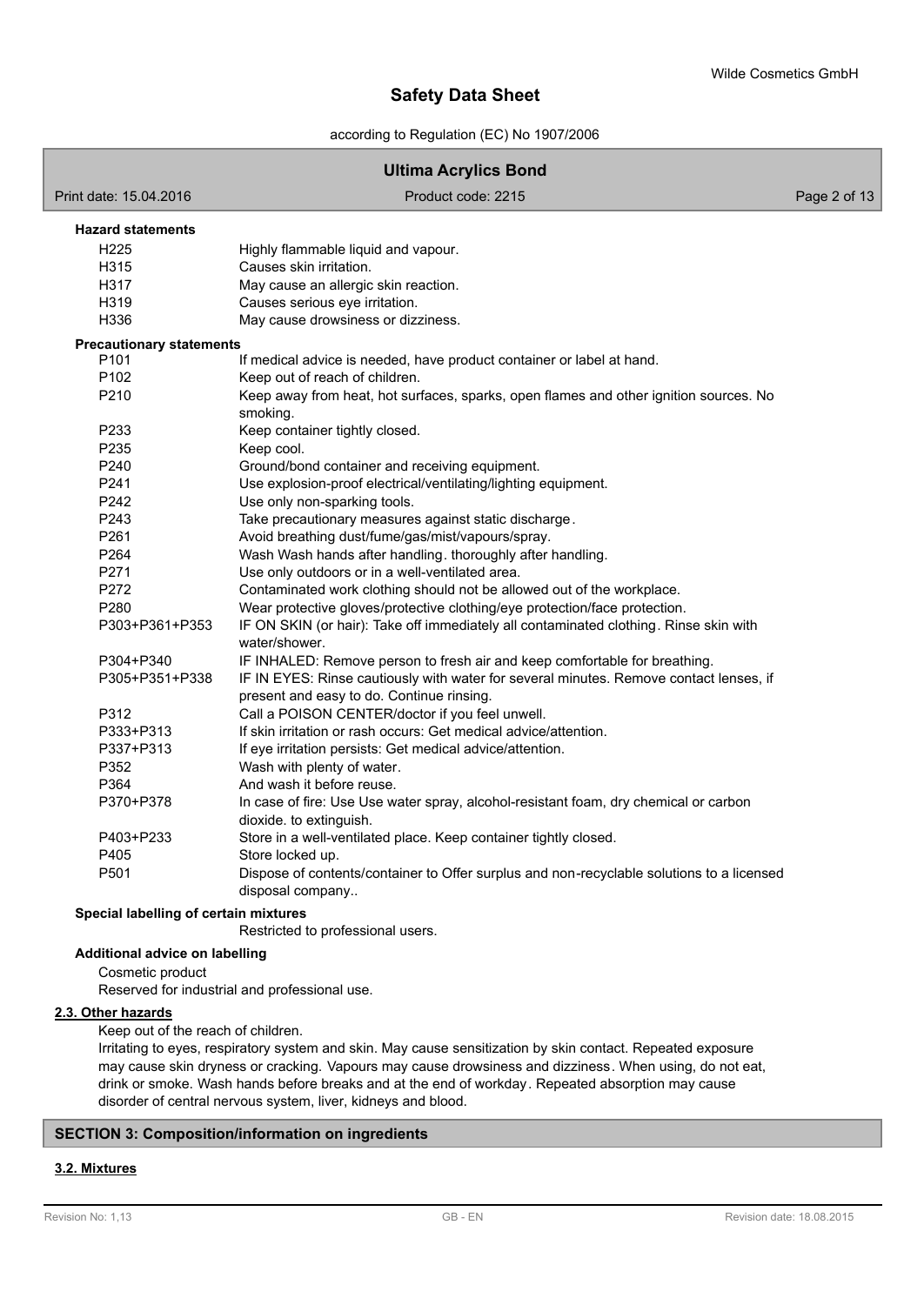#### according to Regulation (EC) No 1907/2006

### **Ultima Acrylics Bond**

Print date: 15.04.2016 **Product code: 2215** Product code: 2215 **Product code: 2215** Page 3 of 13

#### **Chemical characterization**

INCI / Chemical Name: Ethyl Acetate (ethyl acetate) Isopropylidenediphenyl Bisoxyhydroxypropyl Methacrylate HEMA (2-hydroxyethyl methacrylate) Hydroquinone p-Hydroxyanisole

#### **Hazardous components**

| <b>CAS No</b> | Chemical name                                                                                                               |                                                                   |                 |            |  |  |
|---------------|-----------------------------------------------------------------------------------------------------------------------------|-------------------------------------------------------------------|-----------------|------------|--|--|
|               | EC No                                                                                                                       | Index No                                                          | <b>REACH No</b> |            |  |  |
|               |                                                                                                                             | Classification according to Regulation (EC) No. 1272/2008 [CLP]   |                 |            |  |  |
| 141-78-6      | ethyl acetate                                                                                                               |                                                                   |                 | 50 - 100 % |  |  |
|               | 205-500-4                                                                                                                   | 607-022-00-5                                                      |                 |            |  |  |
|               |                                                                                                                             | Flam. Lig. 2, Eye Irrit. 2, STOT SE 3; H225 H319 H336 EUH066      |                 |            |  |  |
| 1565-94-2     |                                                                                                                             | Bis-GMA = ISOPROPYLIDENEDIPHENYL BISOXYHYDROXYPROPYL METHACRYLATE |                 | $5 - 10 %$ |  |  |
|               | 216-367-7                                                                                                                   |                                                                   |                 |            |  |  |
|               | Skin Irrit. 2, Eye Irrit. 2, Skin Sens. 1; H315 H319 H317                                                                   |                                                                   |                 |            |  |  |
| 868-77-9      | 2-hydroxyethyl methacrylate                                                                                                 |                                                                   |                 |            |  |  |
|               | 212-782-2                                                                                                                   | 607-124-00-X                                                      |                 |            |  |  |
|               | Eye Irrit. 2, Skin Irrit. 2, Skin Sens. 1; H319 H315 H317                                                                   |                                                                   |                 |            |  |  |
| 123-31-9      | 1,4-dihydroxybenzene; hydroquinone; quinol                                                                                  |                                                                   |                 |            |  |  |
|               | 204-617-8                                                                                                                   | 604-005-00-4                                                      |                 |            |  |  |
|               | Carc. 2, Muta. 2, Acute Tox. 4, Eye Dam. 1, Skin Sens. 1, Aquatic Acute 1 (M-Factor = 10); H351<br>H341 H302 H318 H317 H400 |                                                                   |                 |            |  |  |

Full text of H and EUH statements: see section 16.

#### **Further Information**

The classification is in compliance with coming legislation and therefore may differ from the safety label on the package.

#### **SECTION 4: First aid measures**

#### **4.1. Description of first aid measures**

#### **General information**

Take off all contaminated clothing immediately. Call a physician immediately.

#### **After inhalation**

Move to fresh air. Keep patient warm and at rest. If breathing is irregular or stopped, administer artificial respiration. If unconscious place in recovery position and seek medical advice.

#### **After contact with skin**

In case of contact, immediately flush skin with soap and plenty of water. If skin irritation occurs, seek medical advice/attention.

#### **After contact with eyes**

In case of eye contact, remove contact lens and rinse immediately with plenty of water, also under the eyelids, for at least 15 minutes. Consult a physician.

#### **After ingestion**

Clean mouth with water and drink afterwards plenty of water. Do NOT induce vomiting. If unconscious place in recovery position and seek medical advice. Never give anything by mouth to an unconscious person.

#### **4.2. Most important symptoms and effects, both acute and delayed**

Vapours may cause irritation to the eyes, respiratory system and the skin. May cause sensitization by skin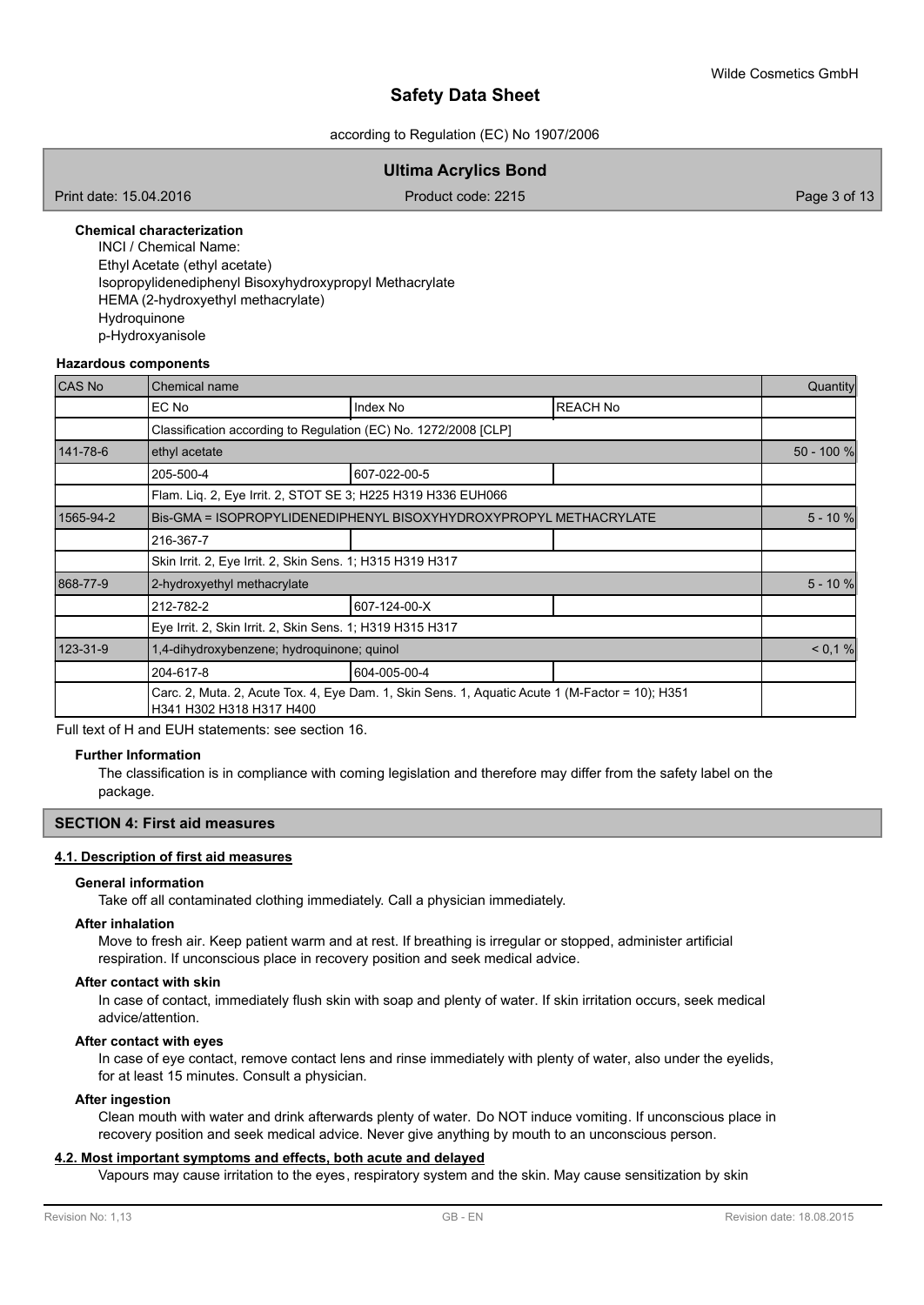according to Regulation (EC) No 1907/2006

## **Ultima Acrylics Bond**

Print date: 15.04.2016 **Product code: 2215** Product code: 2215 **Product code: 2215** Page 4 of 13

contact. Vapours may cause drowsiness and dizziness. Symptoms: Exposure may result in reddening, tears and itching of the eyes and soreness in the nose and throat, together with coughing. Difficulty in breathing. May cause headache and dizziness. Unconsciousness. Repeated or prolonged contact with the preparation may cause removal of natural fat from the skin resulting in non-allergic contact dermatitis and absorption through the skin.

#### **4.3. Indication of any immediate medical attention and special treatment needed**

Treat symptomatically.

#### **SECTION 5: Firefighting measures**

#### **5.1. Extinguishing media**

#### **Suitable extinguishing media**

Use water spray, alcohol-resistant foam, dry chemical or carbon dioxide. Use extinguishing measures that are appropriate to local circumstances and the surrounding environment.

#### **Unsuitable extinguishing media**

Do not use a solid water stream as it may scatter and spread fire.

#### **5.2. Special hazards arising from the substance or mixture**

Vapours are heavier than air and may spread along floors. Vapors may spread long distances and ignite. Vapours may form explosive mixtures with air. Take necessary action to avoid static electricity discharge (which might cause ignition of organic vapours). Keep away from sources of ignition - No smoking. Use water spray to cool unopened containers. Container may rupture on heating.

#### **5.3. Advice for firefighters**

Wear self-contained breathing apparatus and protective suit. Use only explosion-proof equipment.

#### **Additional information**

Collect contaminated fire extinguishing water separately. This must not be discharged into drains. Prevent fire extinguishing water from contaminating surface water or the ground water system. Fire residues and contaminated fire extinguishing water must be disposed of in accordance with local regulations.

#### **SECTION 6: Accidental release measures**

### **6.1. Personal precautions, protective equipment and emergency procedures**

Ensure adequate ventilation. Evacuate personnel to safe areas. Use personal protective equipment. Keep away from sources of ignition - No smoking. Avoid breathing vapors, mist or gas. Avoid contact with skin and eyes.

#### **6.2. Environmental precautions**

Do not flush into surface water or sanitary sewer system. If the product contaminates rivers and lakes or drains inform respective authorities.

#### **6.3. Methods and material for containment and cleaning up**

Contain spillage, soak up with non-combustible absorbent material, (e.g. sand, earth, diatomaceous earth, vermiculite) and transfer to a container for disposal according to local / national regulations (see section 13). Ensure adequate ventilation. Use explosion-proof equipment.

#### **6.4. Reference to other sections**

13. Disposal considerations

#### **SECTION 7: Handling and storage**

#### **7.1. Precautions for safe handling**

#### **Advice on safe handling**

Use only with adequate ventilation. Handle and open container with care. Avoid contact with skin, eyes and clothing. Avoid breathing vapors, mist or gas. Wash hands before breaks and at the end of workday. Eye wash bottle with pure water. Avoid contact with skin, eyes and clothing. Ensure that eyewash stations and safety showers are close to the workstation location.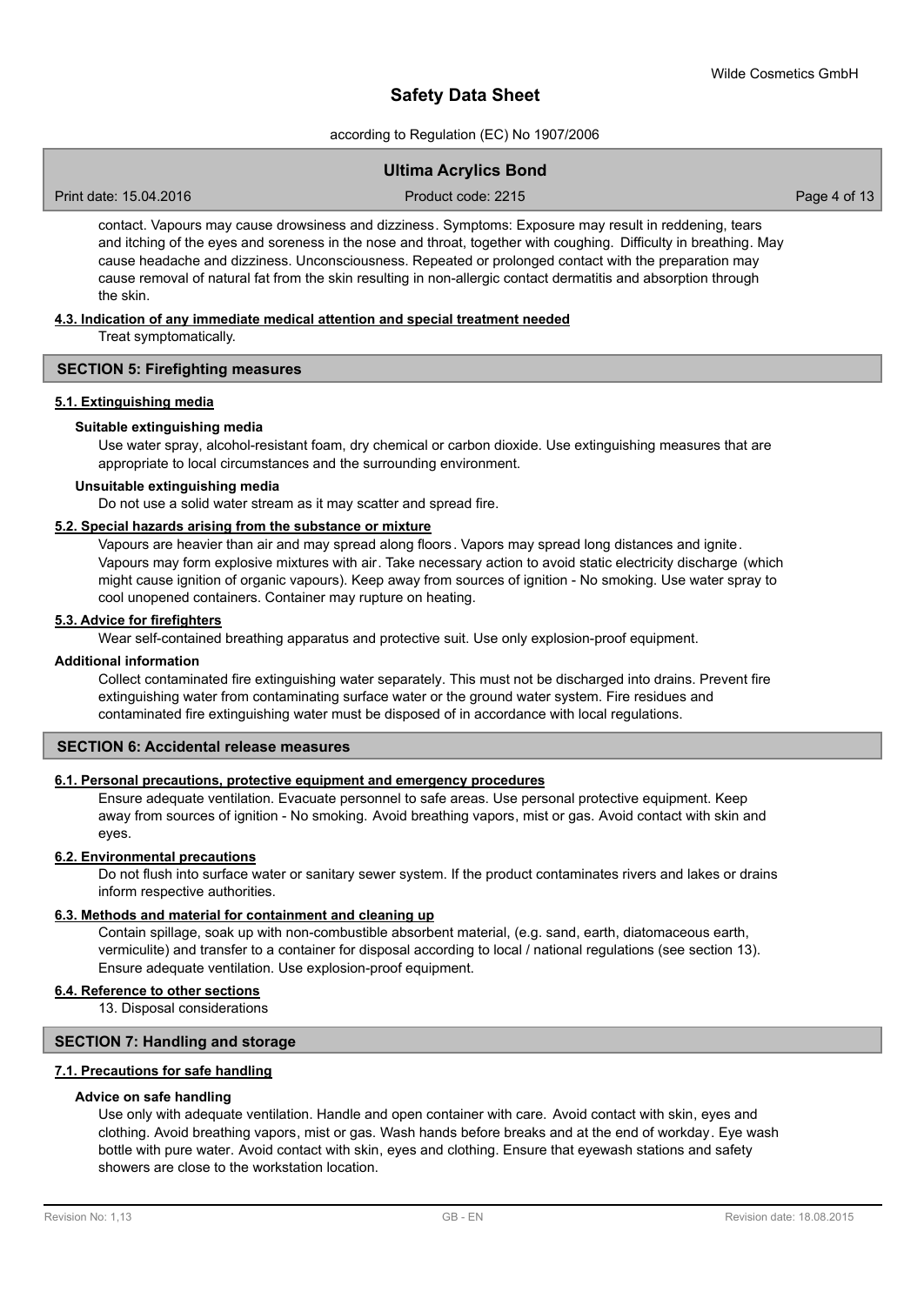according to Regulation (EC) No 1907/2006

### **Ultima Acrylics Bond**

Print date: 15.04.2016 **Product code: 2215** Product code: 2215 **Product code: 2215** 

### **Advice on protection against fire and explosion**

Take precautionary measures against static discharges. Vapors may spread long distances and ignite. Vapours may form explosive mixtures with air. Use only explosion-proof equipment. Use only in an area containing explosion proof equipment. Keep away from sources of ignition - No smoking.

#### **Further information on handling**

Handle in accordance with good industrial hygiene and safety practice. When using, do not eat, drink or smoke.

### **7.2. Conditions for safe storage, including any incompatibilities**

#### **Requirements for storage rooms and vessels**

Keep in an area equipped with solvent resistant flooring. Keep containers tightly closed in a dry, cool and well-ventilated place. Keep away from heat and sources of ignition. Store in original container. Keep away from direct sunlight.

#### **Advice on storage compatibility**

Keep away from food, drink and animal feedingstuffs.

Materials to avoid: Oxidizing and spontaneously flammable products, Flammable materials, Organic peroxides, Oxidizing agents

# **7.3. Specific end use(s)**

Cosmetic product

## **SECTION 8: Exposure controls/personal protection**

#### **8.1. Control parameters**

#### **Exposure limits (EH40)**

| CAS No   | Substance     | ppm              | mg/m <sup>3</sup> | fibres/ml | Category      | Origin     |
|----------|---------------|------------------|-------------------|-----------|---------------|------------|
| 141-78-6 | Ethyl acetate | 200 <sup>1</sup> |                   |           | TWA (8 h)     | <b>WEL</b> |
|          |               | 400              |                   |           | STEL (15 min) | <b>WEL</b> |
| 123-31-9 | Hydroguinone  |                  | 0.5               |           | TWA (8 h)     | <b>WEL</b> |
|          |               |                  |                   |           | STEL (15 min) | <b>WEL</b> |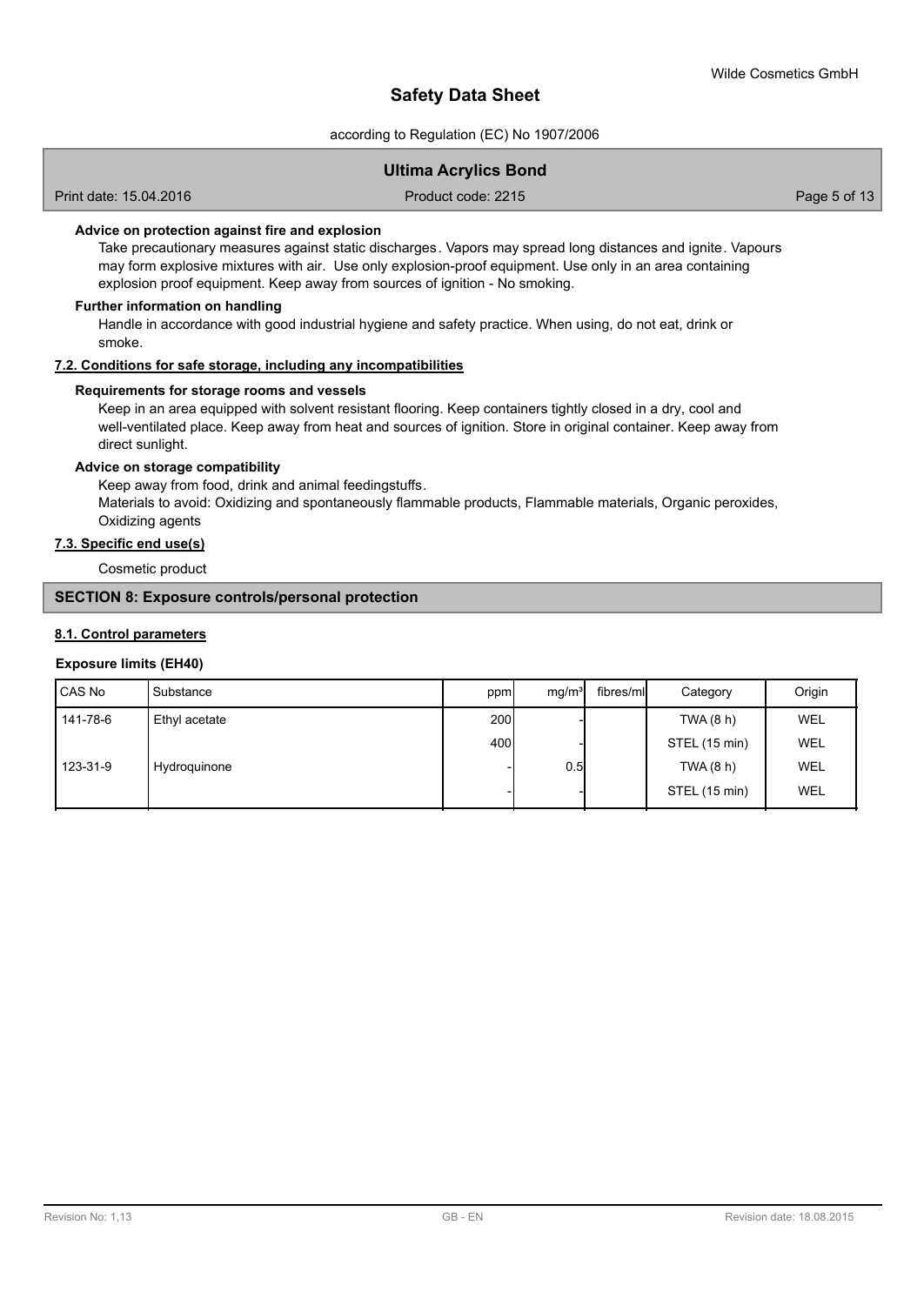according to Regulation (EC) No 1907/2006

**Ultima Acrylics Bond**

Print date: 15.04.2016 **Product code: 2215** Product code: 2215 **Product code: 2215** 

## **DNEL/DMEL values**

| CAS No                   | Substance                                  |                |                     |                          |  |
|--------------------------|--------------------------------------------|----------------|---------------------|--------------------------|--|
| DNEL type                |                                            | Exposure route | Effect              | Value                    |  |
| 141-78-6                 | ethyl acetate                              |                |                     |                          |  |
| Worker DNEL, acute       |                                            | inhalation     | local               | 1468 mg/m <sup>3</sup>   |  |
| Consumer DNEL, long-term |                                            | ldermal        | systemic            | 37 mg/kg bw/day          |  |
| Consumer DNEL, long-term |                                            | linhalation    | systemic            | 367 mg/m <sup>3</sup>    |  |
| Consumer DNEL, long-term |                                            | loral          | systemic            | 4,5 mg/kg bw/day         |  |
| Consumer DNEL, long-term |                                            | inhalation     | local               | 734 mg/m $3$             |  |
| Worker DNEL, long-term   |                                            | inhalation     | systemic            | 734 mg/m $3$             |  |
| Worker DNEL, long-term   |                                            | Idermal        | systemic            | 63 mg/kg bw/day          |  |
| Worker DNEL, acute       |                                            | inhalation     | systemic            | 1468 mg/m <sup>3</sup>   |  |
| 868-77-9                 | 2-hydroxyethyl methacrylate                |                |                     |                          |  |
| Worker DNEL, long-term   |                                            | inhalation     | systemic            | 4,9 mg/ $m3$             |  |
| Worker DNEL, long-term   |                                            | dermal         | systemic            | 1,3 mg/kg bw/day         |  |
| Consumer DNEL, long-term |                                            | dermal         | systemic            | $0.83$ mg/kg<br>bw/day   |  |
| Consumer DNEL, long-term |                                            | oral           | systemic            | 0,83 mg/kg<br>bw/day     |  |
| Consumer DNEL, long-term |                                            | linhalation    | systemic            | $2.9$ mg/m <sup>3</sup>  |  |
| 123-31-9                 | 1,4-dihydroxybenzene; hydroquinone; quinol |                |                     |                          |  |
| Consumer DNEL, long-term |                                            | dermal         | systemic            | 64 mg/kg bw/day          |  |
| Worker DNEL, long-term   |                                            | Idermal        | systemic            | 128 mg/kg bw/day         |  |
| Worker DNEL, long-term   |                                            | inhalation     | 1 mg/ $m3$<br>local |                          |  |
| Consumer DNEL, long-term |                                            | inhalation     | local               | $0,5$ mg/m <sup>3</sup>  |  |
| Consumer DNEL, long-term |                                            | inhalation     | systemic            | $1,74$ mg/m <sup>3</sup> |  |
| Worker DNEL, long-term   |                                            | inhalation     | systemic            | $7$ mg/m <sup>3</sup>    |  |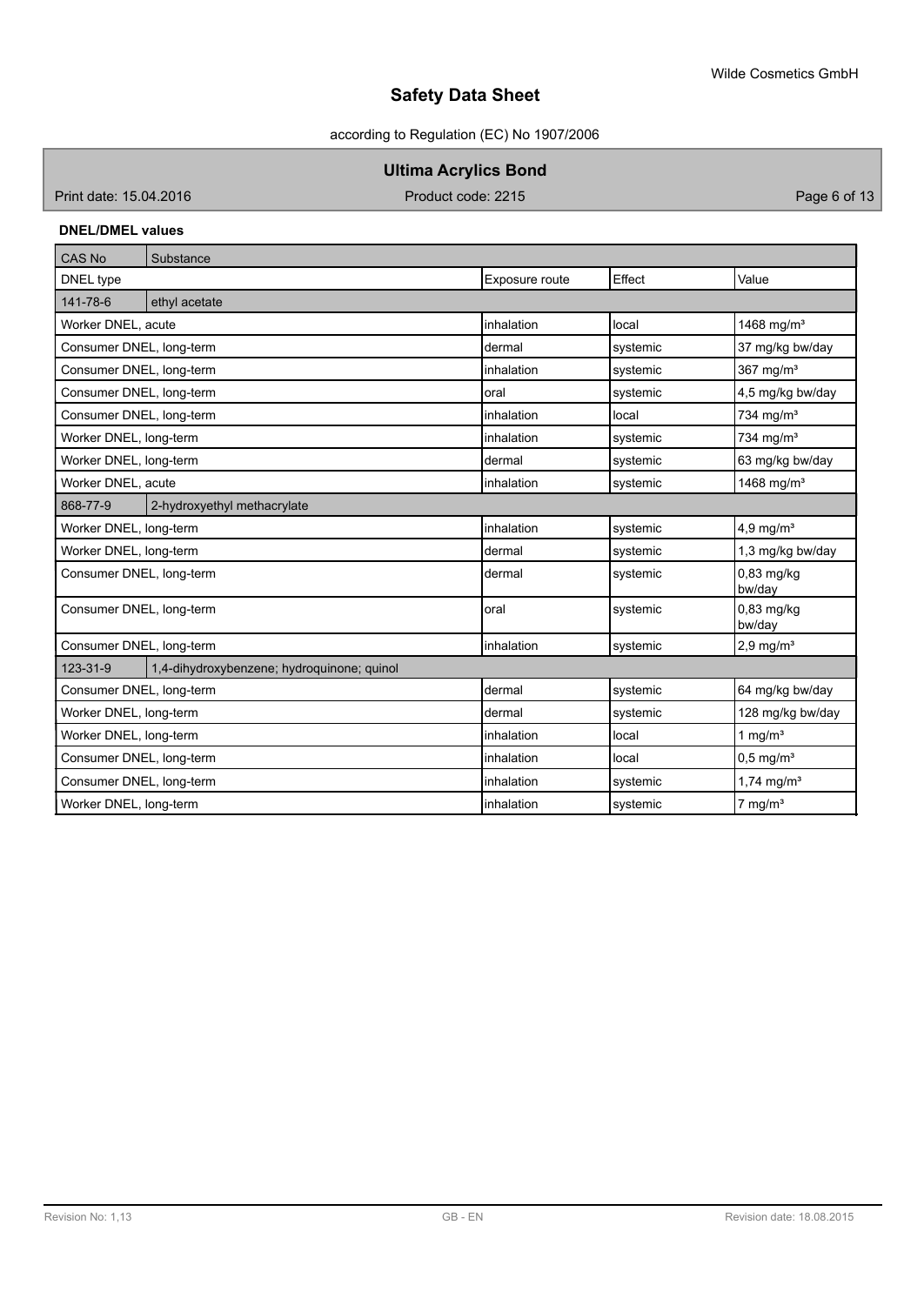according to Regulation (EC) No 1907/2006

### **Ultima Acrylics Bond**

Print date: 15.04.2016 **Product code: 2215** Product code: 2215 **Product code: 2215** 

#### **PNEC values**

| CAS No                    | Substance                                        |                |
|---------------------------|--------------------------------------------------|----------------|
| Environmental compartment |                                                  | Value          |
| 141-78-6                  | ethyl acetate                                    |                |
| Marine sediment           |                                                  | 0,034 mg/kg    |
| Freshwater sediment       |                                                  | 0,34 mg/kg     |
| Soil                      |                                                  | 0,22 mg/kg     |
| Freshwater                |                                                  | $0,26$ mg/l    |
| Marine water              |                                                  | 0,026 mg/l     |
| 868-77-9                  | 2-hydroxyethyl methacrylate                      |                |
| Marine water              |                                                  | 0,482 mg/l     |
| Soil                      |                                                  | 0,476 mg/kg    |
| Marine sediment           |                                                  | 3,79 mg/kg     |
|                           | Micro-organisms in sewage treatment plants (STP) | 10 mg/l        |
| Freshwater                |                                                  | 0,482 mg/l     |
| Freshwater sediment       |                                                  | 3,79 mg/kg     |
| 123-31-9                  | 1,4-dihydroxybenzene; hydroquinone; quinol       |                |
|                           | Micro-organisms in sewage treatment plants (STP) | 0,71 mg/l      |
| Freshwater sediment       |                                                  | 0,00098 mg/kg  |
| Marine sediment           |                                                  | 0,000097 mg/kg |
| Freshwater                |                                                  | 0,000114 mg/l  |
| Marine water              |                                                  | 0,0000114 mg/l |
| Soil                      |                                                  | 0,000129 mg/kg |

### **8.2. Exposure controls**

### **Appropriate engineering controls**

Information about special precautions needed for bulk handling is available on request.

#### **Protective and hygiene measures**

Handle and open container with care. Keep away from food, drink and animal feedingstuffs. Avoid contact with skin, eyes and clothing. Take off all contaminated clothing immediately. Wash hands before breaks and at the end of workday.

#### **Eye/face protection**

Tightly fitting safety goggles

### **Hand protection**

Use protective skin cream before handling the product. Solvent-resistant gloves (butyl-rubber)

Break through time: >= 1 h Glove thickness: 0,5 mm

Please observe the instructions regarding permeability and breakthrough time which are provided by the supplier of the gloves. Also take into consideration the specific local conditions under which the product is

used, such as the danger of cuts, abrasion, and the contact time. Replace when worn.

### **Skin protection**

impervious clothing

### **Respiratory protection**

Use only with adequate ventilation. In case of insufficient ventilation wear suitable respiratory equipment . Respiratory protection complying with EN 141.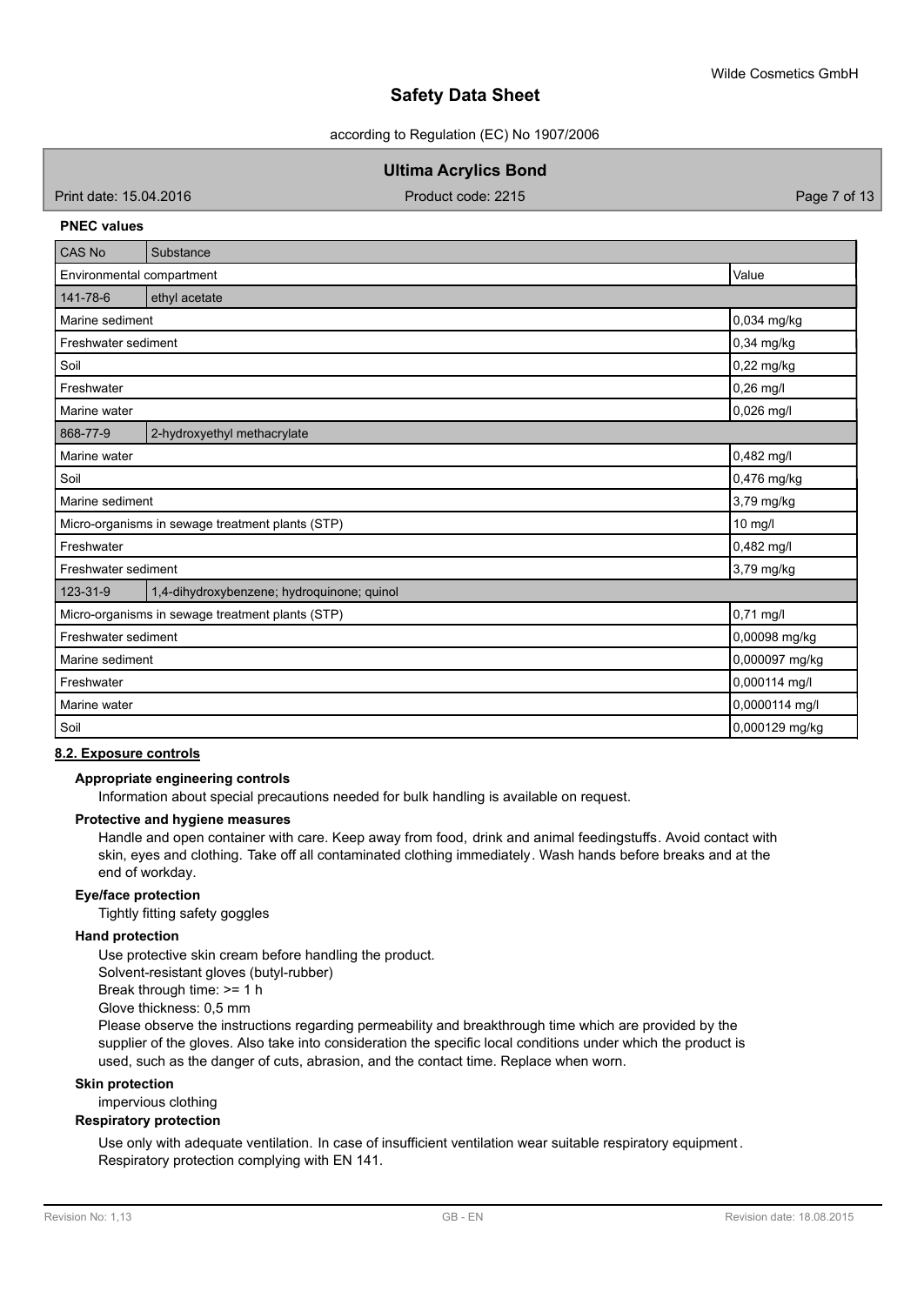according to Regulation (EC) No 1907/2006

|                                                                                                               | <b>Ultima Acrylics Bond</b>                                                                                      |              |
|---------------------------------------------------------------------------------------------------------------|------------------------------------------------------------------------------------------------------------------|--------------|
| Print date: 15.04.2016                                                                                        | Product code: 2215                                                                                               | Page 8 of 13 |
| <b>Environmental exposure controls</b><br>in case of gas leakage, or of entry into waterways, soil or drains. | The product should not be allowed to enter drains, water courses or the soil. Inform the responsible authorities |              |
| <b>SECTION 9: Physical and chemical properties</b>                                                            |                                                                                                                  |              |
| 9.1. Information on basic physical and chemical properties                                                    |                                                                                                                  |              |
| Physical state:                                                                                               | liquid                                                                                                           |              |
| Colour:                                                                                                       | clear                                                                                                            |              |
| Odour:                                                                                                        | characteristic, ester-like                                                                                       |              |
|                                                                                                               | <b>Test method</b>                                                                                               |              |
| Changes in the physical state                                                                                 |                                                                                                                  |              |
| Initial boiling point and boiling range:                                                                      | 77 °C                                                                                                            |              |
| Flash point:                                                                                                  | -4 $\degree$ C                                                                                                   |              |
| Lower explosion limits:                                                                                       | 2,1 vol. %                                                                                                       |              |
| Upper explosion limits:                                                                                       | 12,5 vol. %                                                                                                      |              |
| Vapour pressure:<br>(at 20 $^{\circ}$ C)                                                                      | 100 hPa                                                                                                          |              |
| Vapour pressure:<br>(at 50 $°C$ )                                                                             | 375 hPa                                                                                                          |              |
| Density (at 20 °C):                                                                                           | $0,94$ g/cm <sup>3</sup>                                                                                         |              |
| Water solubility:                                                                                             | miscible                                                                                                         |              |
| Solubility in other solvents<br>miscible with most organic solvents                                           |                                                                                                                  |              |
| Vapour density:                                                                                               | 1                                                                                                                |              |
| Solvent content:                                                                                              | 82,00 %                                                                                                          |              |

# **SECTION 10: Stability and reactivity**

#### **10.1. Reactivity**

No data is available on the product itself.

### **10.2. Chemical stability**

Keep containers tightly closed in a cool, well-ventilated place.

### **10.3. Possibility of hazardous reactions**

Vapours may form explosive mixtures with air.

#### **10.4. Conditions to avoid**

Keep away from heat and sources of ignition. Do not smoke. Keep away from direct sunlight. Do not expose to temperatures above 40 °C. Take measures to prevent the build up of electrostatic charge.

### **10.5. Incompatible materials**

Strong oxidizing agents

#### **10.6. Hazardous decomposition products**

acetic acid. In case of fire hazardous decomposition products may be produced such as: Carbon dioxide (CO2), carbon monoxide (CO), oxides of nitrogen (NOx), dense black smoke.

#### **SECTION 11: Toxicological information**

#### **11.1. Information on toxicological effects**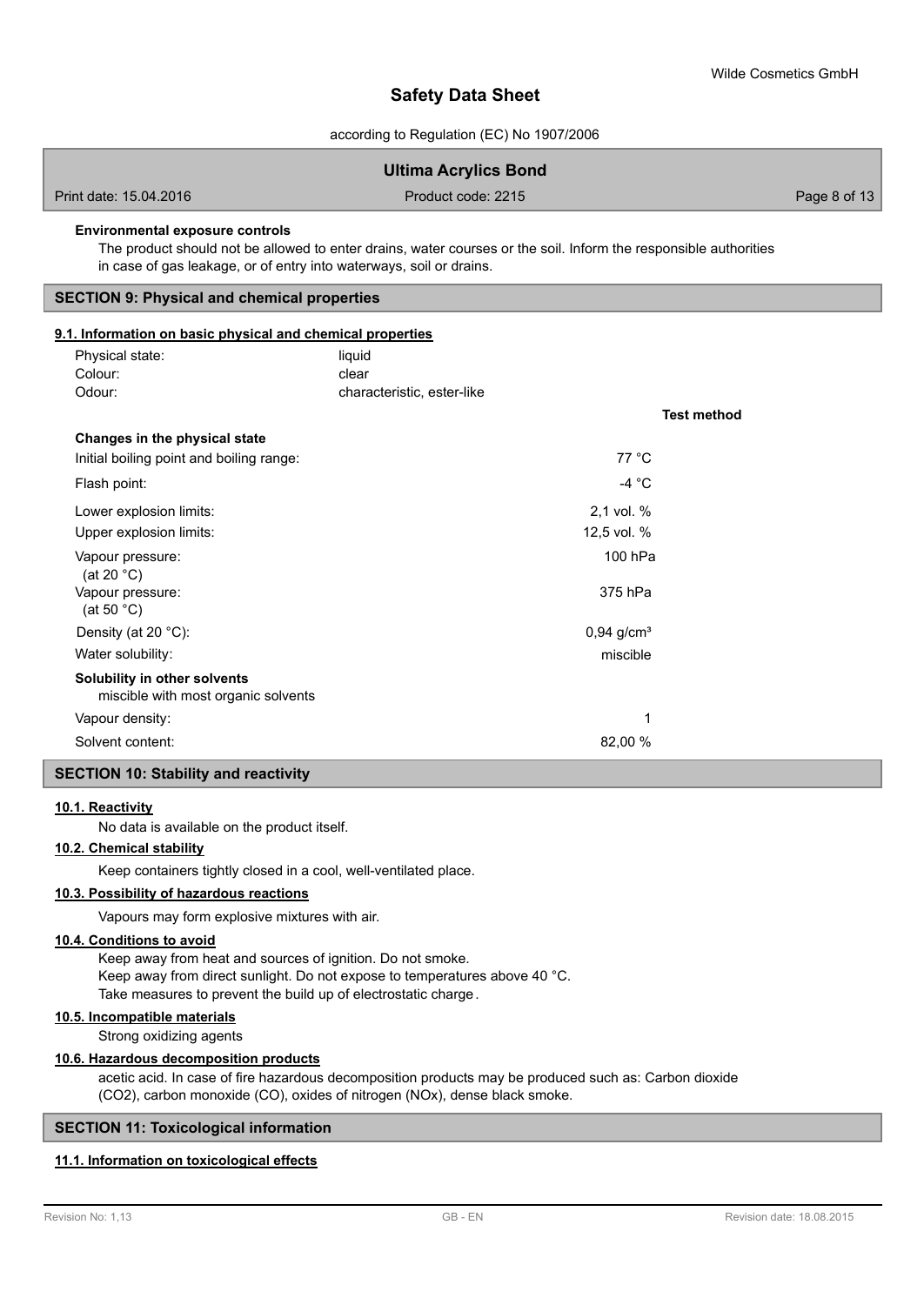according to Regulation (EC) No 1907/2006

### **Ultima Acrylics Bond**

Print date: 15.04.2016 **Product code: 2215** Product code: 2215 **Product code: 2215** 

#### **Toxicocinetics, metabolism and distribution**

No data is available on the product itself.

### **Acute toxicity**

| CAS No   | Chemical name                              |                           |             |              |                                    |
|----------|--------------------------------------------|---------------------------|-------------|--------------|------------------------------------|
|          | Exposure route                             | Dose                      |             | Species      | Source                             |
| 141-78-6 | ethyl acetate                              |                           |             |              |                                    |
|          | oral                                       | LD <sub>50</sub>          | 5600 mg/kg  | Ratte        |                                    |
|          | dermal                                     | LD <sub>50</sub>          | 18000 mg/kg | Kaninchen    |                                    |
| 868-77-9 | 2-hydroxyethyl methacrylate                |                           |             |              |                                    |
|          | oral                                       | LD <sub>50</sub>          | 5050 mg/kg  | Rat          |                                    |
|          | dermal                                     | LD50                      | >5000 mg/kg | rabbit       |                                    |
| 123-31-9 | 1,4-dihydroxybenzene; hydroquinone; quinol |                           |             |              |                                    |
|          | oral                                       | LD <sub>50</sub><br>mg/kg | >300<600    | <b>I</b> Rat | <b>IOECD Test Guideline</b><br>401 |
|          | dermal                                     | LD50                      | >2000 mg/kg | rabbit       | <b>IOECD Test Guideline</b><br>402 |

### **Specific effects in experiment on an animal**

No data is available on the product itself.

#### **Practical experience**

#### **Other observations**

Health injuries are not known or expected under normal use.

#### **Further information**

Harmful if swallowed. Effects due to ingestion may include: Nausea, narcosis, Weakness, Dizziness, Unconsciousness. If inhaled: Irritation of mucous membranes, Dizziness. Repeated exposure may cause skin dryness or cracking.

### **SECTION 12: Ecological information**

## **12.1. Toxicity**

No data is available on the product itself.

| CAS No   | Chemical name               |             |             |                |                                                |                                    |
|----------|-----------------------------|-------------|-------------|----------------|------------------------------------------------|------------------------------------|
|          | Aquatic toxicity            | Dose        |             |                | [h]   [d] Species                              | Source                             |
| 141-78-6 | ethyl acetate               |             |             |                |                                                |                                    |
|          | Acute fish toxicity         | <b>LC50</b> | 230 mg/l    |                | 96 h Pimephales promelas<br>(fathead minnow)   |                                    |
|          | Algea toxicity              | <b>NOEC</b> | $>100$ mg/l | 3d             |                                                |                                    |
| 868-77-9 | 2-hydroxyethyl methacrylate |             |             |                |                                                |                                    |
|          | Acute fish toxicity         | <b>LC50</b> | 227 mg/l    |                | 96 h Pimephales promelas                       |                                    |
|          | Acute algae toxicity        | ErC50       | 836 mg/l    |                | 72 hSelenastrum capricornutum<br>(green algae) | <b>IOECD Test Guideline</b><br>201 |
|          | Acute crustacea toxicity    | <b>EC50</b> | 380 mg/l    |                | 48 h Daphnia magna (Water<br>lflea)            | <b>OECD Test Guideline</b><br>202  |
|          | Algea toxicity              | <b>NOEC</b> | 400 mg/l    |                | 3 d Selenastrum capricornutum<br>(green algae) | <b>IOECD Test Guideline</b><br>201 |
|          | Crustacea toxicity          | <b>NOEC</b> | $171$ mg/l  |                | 2 d Daphnia magna (Water<br>flea)              | <b>IOECD Test Guideline</b><br>202 |
|          | Acute bacteria toxicity     | (8560 mg/l) |             | 3 <sub>h</sub> |                                                |                                    |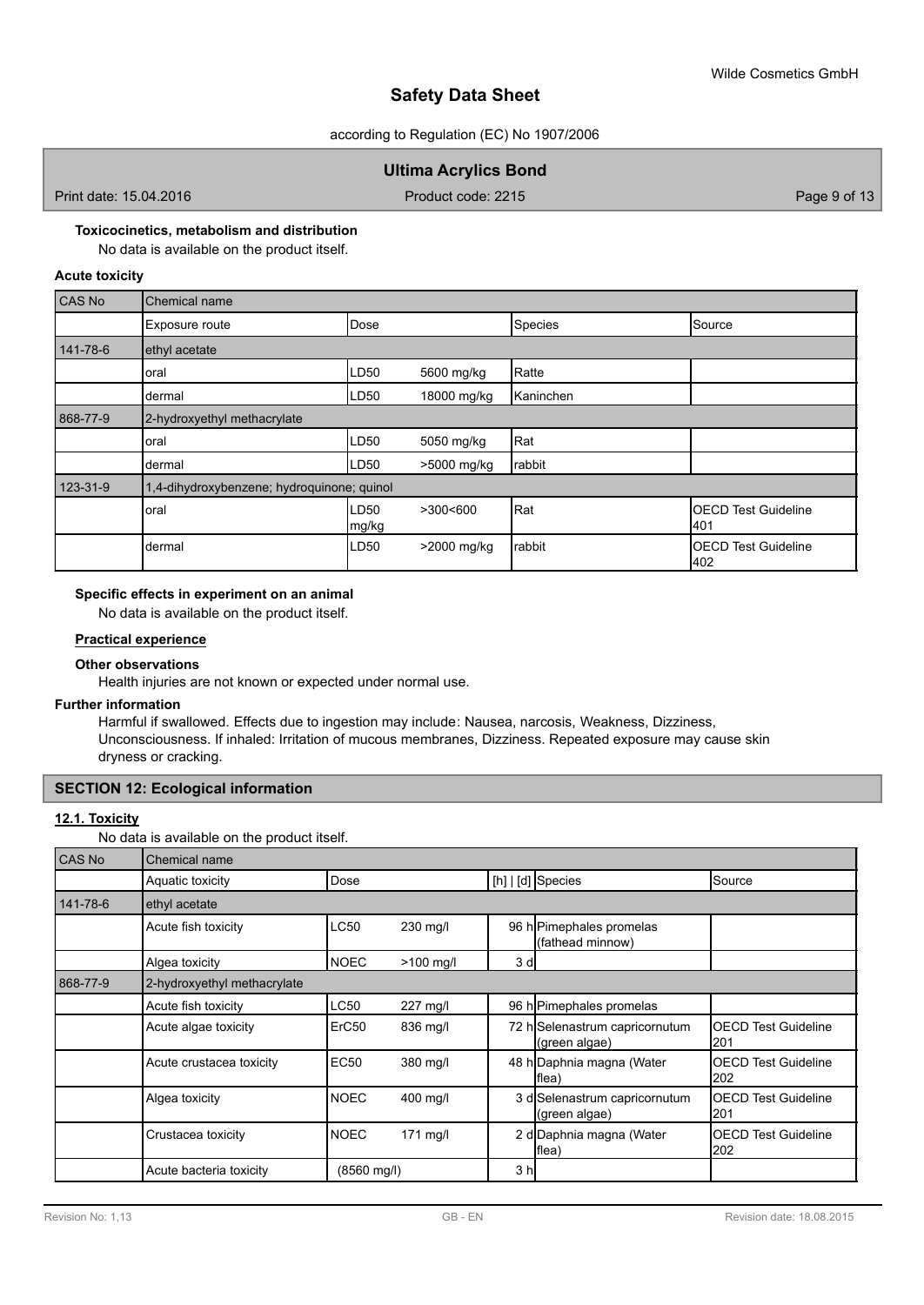according to Regulation (EC) No 1907/2006

### **Ultima Acrylics Bond**

Print date: 15.04.2016 **Product code: 2215** Product code: 2215 **Product code: 2215** Page 10 of 13

#### **12.2. Persistence and degradability**

No data is available on the product itself.

| <b>CAS No</b> | Chemical name                              |         |    |        |
|---------------|--------------------------------------------|---------|----|--------|
|               | Method                                     | Value   | d  | Source |
|               | Evaluation                                 |         |    |        |
| 141-78-6      | ethyl acetate                              |         |    |        |
|               |                                            | 93,9%   | 28 |        |
|               | Readily biodegradable.                     |         |    |        |
| 868-77-9      | 2-hydroxyethyl methacrylate                |         |    |        |
|               |                                            | 92-100% | 14 |        |
|               | Readily biodegradable.                     |         |    |        |
| 123-31-9      | 1,4-dihydroxybenzene; hydroquinone; quinol |         |    |        |
|               |                                            | 70%     | 14 |        |
|               | Readily biodegradable.                     |         |    |        |

#### **12.3. Bioaccumulative potential**

No data is available on the product itself.

#### **Partition coefficient n-octanol/water**

| CAS No   | Chemical name               | Log Pow |
|----------|-----------------------------|---------|
| 868-77-9 | 2-hydroxyethyl methacrylate | 0,42    |
| $R - R$  |                             |         |

#### **BCF**

| <b>CAS No</b>  | <b>I</b> Chemical name      | <b>BCF</b> | <b>S</b> pecies | <b>Source</b> |
|----------------|-----------------------------|------------|-----------------|---------------|
| $141 - 78 - 6$ | lethyl acetate              | 30         |                 |               |
| 868-77-9       | 2-hydroxyethyl methacrylate | 1,34-1,54  |                 |               |

#### **12.4. Mobility in soil**

No data is available on the product itself.

#### **12.5. Results of PBT and vPvB assessment**

No data is available on the product itself.

#### **12.6. Other adverse effects**

No data is available on the product itself.

#### **SECTION 13: Disposal considerations**

#### **13.1. Waste treatment methods**

#### **Advice on disposal**

Dispose of contents/container in accordance with local regulation.

#### **Waste disposal number of waste from residues/unused products**

080111 WASTES FROM THE MANUFACTURE, FORMULATION, SUPPLY AND USE (MFSU) OF COATINGS (PAINTS, VARNISHES AND VITREOUS ENAMELS), ADHESIVES, SEALANTS AND PRINTING INKS; wastes from MFSU and removal of paint and varnish; waste paint and varnish containing organic solvents or other hazardous substances Classified as hazardous waste.

#### **Waste disposal number of used product**

WASTES FROM THE MANUFACTURE, FORMULATION, SUPPLY AND USE (MFSU) OF COATINGS (PAINTS, VARNISHES AND VITREOUS ENAMELS), ADHESIVES, SEALANTS AND PRINTING INKS; wastes from MFSU and removal of paint and varnish; waste paint and varnish containing organic solvents or other hazardous substances Classified as hazardous waste. 080111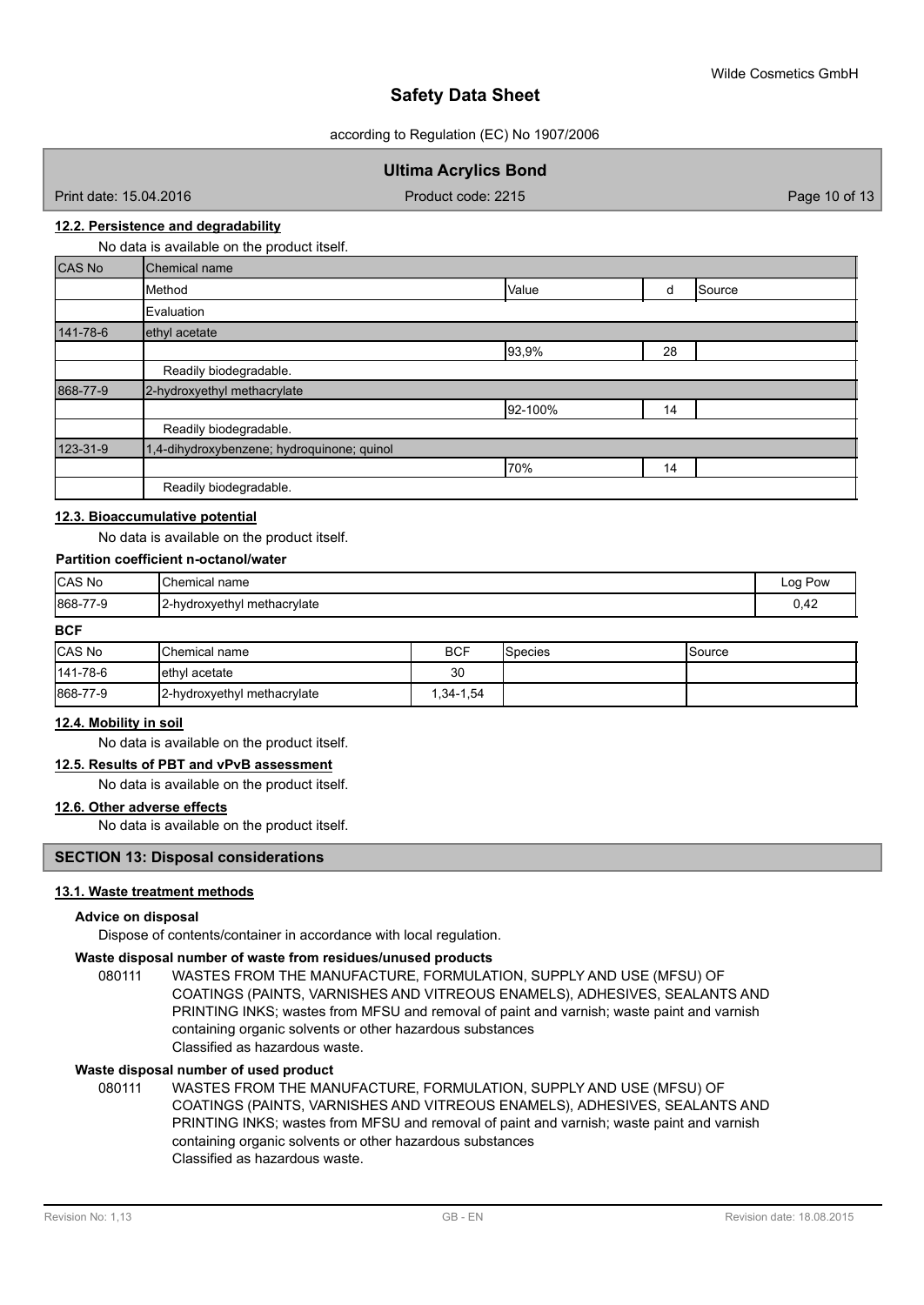according to Regulation (EC) No 1907/2006

|                                                                                                                                                                                                                                                                                                                                                                                                           | <b>Ultima Acrylics Bond</b> |               |  |  |
|-----------------------------------------------------------------------------------------------------------------------------------------------------------------------------------------------------------------------------------------------------------------------------------------------------------------------------------------------------------------------------------------------------------|-----------------------------|---------------|--|--|
| Print date: 15.04.2016                                                                                                                                                                                                                                                                                                                                                                                    | Product code: 2215          | Page 11 of 13 |  |  |
| Waste disposal number of contaminated packaging<br>WASTES FROM THE MANUFACTURE, FORMULATION, SUPPLY AND USE (MFSU) OF<br>080111<br>COATINGS (PAINTS, VARNISHES AND VITREOUS ENAMELS), ADHESIVES, SEALANTS AND<br>PRINTING INKS; wastes from MFSU and removal of paint and varnish; waste paint and varnish<br>containing organic solvents or other hazardous substances<br>Classified as hazardous waste. |                             |               |  |  |
| <b>Contaminated packaging</b><br>Dispose of contents/container in accordance with local regulation.                                                                                                                                                                                                                                                                                                       |                             |               |  |  |
| <b>SECTION 14: Transport information</b>                                                                                                                                                                                                                                                                                                                                                                  |                             |               |  |  |
| Land transport (ADR/RID)                                                                                                                                                                                                                                                                                                                                                                                  |                             |               |  |  |
| 14.1. UN number:                                                                                                                                                                                                                                                                                                                                                                                          | UN1993                      |               |  |  |
| 14.2. UN proper shipping name:                                                                                                                                                                                                                                                                                                                                                                            | FLAMMABLE LIQUID, N.O.S.    |               |  |  |
| 14.3. Transport hazard class(es):                                                                                                                                                                                                                                                                                                                                                                         | 3                           |               |  |  |
| 14.4. Packing group:                                                                                                                                                                                                                                                                                                                                                                                      | Ш                           |               |  |  |
| Hazard label:                                                                                                                                                                                                                                                                                                                                                                                             | 3                           |               |  |  |
|                                                                                                                                                                                                                                                                                                                                                                                                           |                             |               |  |  |
| Classification code:                                                                                                                                                                                                                                                                                                                                                                                      | F <sub>1</sub>              |               |  |  |
| <b>Special Provisions:</b>                                                                                                                                                                                                                                                                                                                                                                                | 274 601 640D                |               |  |  |
| Limited quantity:                                                                                                                                                                                                                                                                                                                                                                                         | 1 <sub>L</sub>              |               |  |  |
| Excepted quantity:                                                                                                                                                                                                                                                                                                                                                                                        | E2<br>$\overline{2}$        |               |  |  |
| Transport category:<br>Hazard No:                                                                                                                                                                                                                                                                                                                                                                         | 33                          |               |  |  |
| Tunnel restriction code:                                                                                                                                                                                                                                                                                                                                                                                  | D/E                         |               |  |  |
| Other applicable information (land transport)                                                                                                                                                                                                                                                                                                                                                             |                             |               |  |  |
| E <sub>2</sub>                                                                                                                                                                                                                                                                                                                                                                                            |                             |               |  |  |
| Inland waterways transport (ADN)                                                                                                                                                                                                                                                                                                                                                                          |                             |               |  |  |
| 14.1. UN number:                                                                                                                                                                                                                                                                                                                                                                                          | <b>UN1993</b>               |               |  |  |
| 14.2. UN proper shipping name:                                                                                                                                                                                                                                                                                                                                                                            | FLAMMABLE LIQUID, N.O.S.    |               |  |  |
| 14.3. Transport hazard class(es):                                                                                                                                                                                                                                                                                                                                                                         | 3                           |               |  |  |
| 14.4. Packing group:                                                                                                                                                                                                                                                                                                                                                                                      | Ш                           |               |  |  |
| Hazard label:                                                                                                                                                                                                                                                                                                                                                                                             | 3                           |               |  |  |
|                                                                                                                                                                                                                                                                                                                                                                                                           |                             |               |  |  |
| Classification code:                                                                                                                                                                                                                                                                                                                                                                                      | F1                          |               |  |  |
| <b>Special Provisions:</b>                                                                                                                                                                                                                                                                                                                                                                                | 274 601 640D                |               |  |  |
| Limited quantity:                                                                                                                                                                                                                                                                                                                                                                                         | 1 <sub>L</sub>              |               |  |  |
| Excepted quantity:                                                                                                                                                                                                                                                                                                                                                                                        | E <sub>2</sub>              |               |  |  |
| Other applicable information (inland waterways transport)<br>E <sub>2</sub>                                                                                                                                                                                                                                                                                                                               |                             |               |  |  |
| <b>Marine transport (IMDG)</b>                                                                                                                                                                                                                                                                                                                                                                            |                             |               |  |  |
| 14.1. UN number:                                                                                                                                                                                                                                                                                                                                                                                          | <b>UN 1993</b>              |               |  |  |
| 14.2. UN proper shipping name:                                                                                                                                                                                                                                                                                                                                                                            | FLAMMABLE LIQUID, N.O.S.    |               |  |  |
| 14.3. Transport hazard class(es):                                                                                                                                                                                                                                                                                                                                                                         | 3                           |               |  |  |
| 14.4. Packing group:                                                                                                                                                                                                                                                                                                                                                                                      | Ш                           |               |  |  |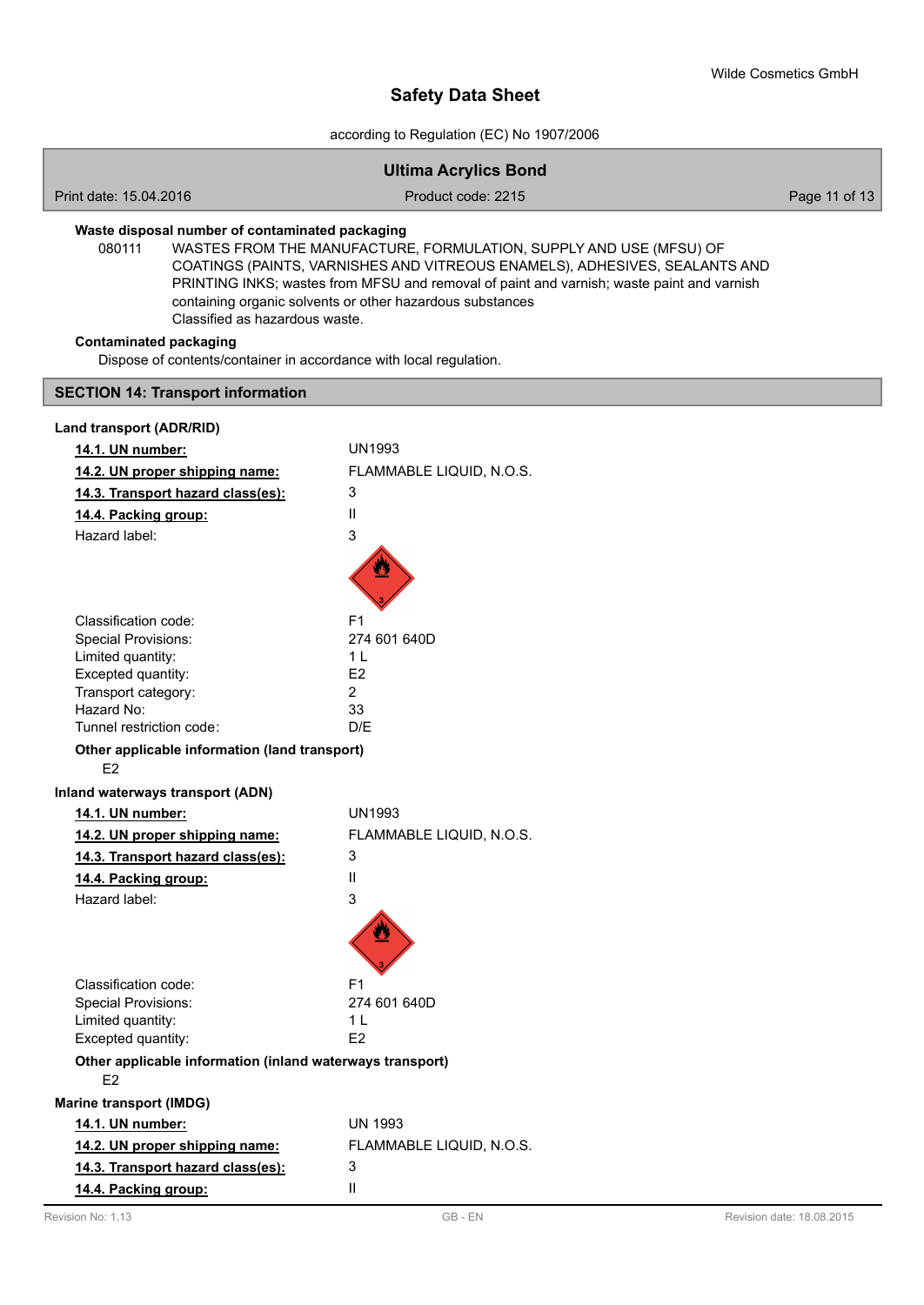according to Regulation (EC) No 1907/2006

| <b>Ultima Acrylics Bond</b>                                                                            |                                                                                                               |               |  |
|--------------------------------------------------------------------------------------------------------|---------------------------------------------------------------------------------------------------------------|---------------|--|
| Print date: 15.04.2016                                                                                 | Product code: 2215                                                                                            | Page 12 of 13 |  |
| Hazard label:                                                                                          | 3                                                                                                             |               |  |
|                                                                                                        |                                                                                                               |               |  |
|                                                                                                        |                                                                                                               |               |  |
| Marine pollutant:                                                                                      |                                                                                                               |               |  |
| Special Provisions:                                                                                    | 163, 367                                                                                                      |               |  |
| Limited quantity:                                                                                      | 1 <sub>L</sub>                                                                                                |               |  |
| Excepted quantity:                                                                                     | E <sub>2</sub>                                                                                                |               |  |
| EmS:                                                                                                   | $F-E$ , S-E                                                                                                   |               |  |
| Other applicable information (marine transport)<br>Special Provisions: 274, 330, 944<br>E <sub>2</sub> |                                                                                                               |               |  |
| Air transport (ICAO)                                                                                   |                                                                                                               |               |  |
| 14.1. UN number:                                                                                       | <b>UN 1993</b>                                                                                                |               |  |
| 14.2. UN proper shipping name:                                                                         | FLAMMABLE LIQUID, N.O.S.                                                                                      |               |  |
| 14.3. Transport hazard class(es):                                                                      | 3                                                                                                             |               |  |
| 14.4. Packing group:                                                                                   | Ш                                                                                                             |               |  |
| Hazard label:                                                                                          | 3                                                                                                             |               |  |
|                                                                                                        |                                                                                                               |               |  |
| <b>Special Provisions:</b>                                                                             | A3 A72 A192                                                                                                   |               |  |
| Limited quantity Passenger:                                                                            | 1 <sub>L</sub>                                                                                                |               |  |
| Passenger LQ:                                                                                          | Y341                                                                                                          |               |  |
| Excepted quantity:                                                                                     | E <sub>2</sub>                                                                                                |               |  |
| IATA-packing instructions - Passenger:<br>IATA-max. quantity - Passenger:                              | 305<br>5 L                                                                                                    |               |  |
| IATA-packing instructions - Cargo:                                                                     | 307                                                                                                           |               |  |
| IATA-max. quantity - Cargo:                                                                            | 60L                                                                                                           |               |  |
| Other applicable information (air transport)                                                           |                                                                                                               |               |  |
| E <sub>2</sub><br>Y305                                                                                 |                                                                                                               |               |  |
| Special Provisions: A3                                                                                 |                                                                                                               |               |  |
| Danger releasing substance:                                                                            | No data is available on the product itself.                                                                   |               |  |
| 14.6. Special precautions for user                                                                     |                                                                                                               |               |  |
|                                                                                                        | Handle in accordance with good industrial hygiene and safety practice. Health injuries are not known or       |               |  |
| expected under normal use.                                                                             |                                                                                                               |               |  |
| <b>SECTION 15: Regulatory information</b>                                                              |                                                                                                               |               |  |
|                                                                                                        | 15.1. Safety, health and environmental regulations/legislation specific for the substance or mixture          |               |  |
| EU regulatory information                                                                              |                                                                                                               |               |  |
| 2010/75/EU (VOC):                                                                                      | 82 % (770,8 g/l)                                                                                              |               |  |
| 2004/42/EC (VOC):                                                                                      | 90,48 % (850,512 g/l)                                                                                         |               |  |
| Subcategory according to Directive<br>2004/42/EC:                                                      | Preparatory and cleaning - Preparatory, VOC limit value: 850 g/l                                              |               |  |
| <b>Additional information</b>                                                                          |                                                                                                               |               |  |
| the protection of young people at work.                                                                | Take note of Dir 92/85/EEC on the safety and health at work of pregnant workers. Take note of Dir 94/33/EC on |               |  |